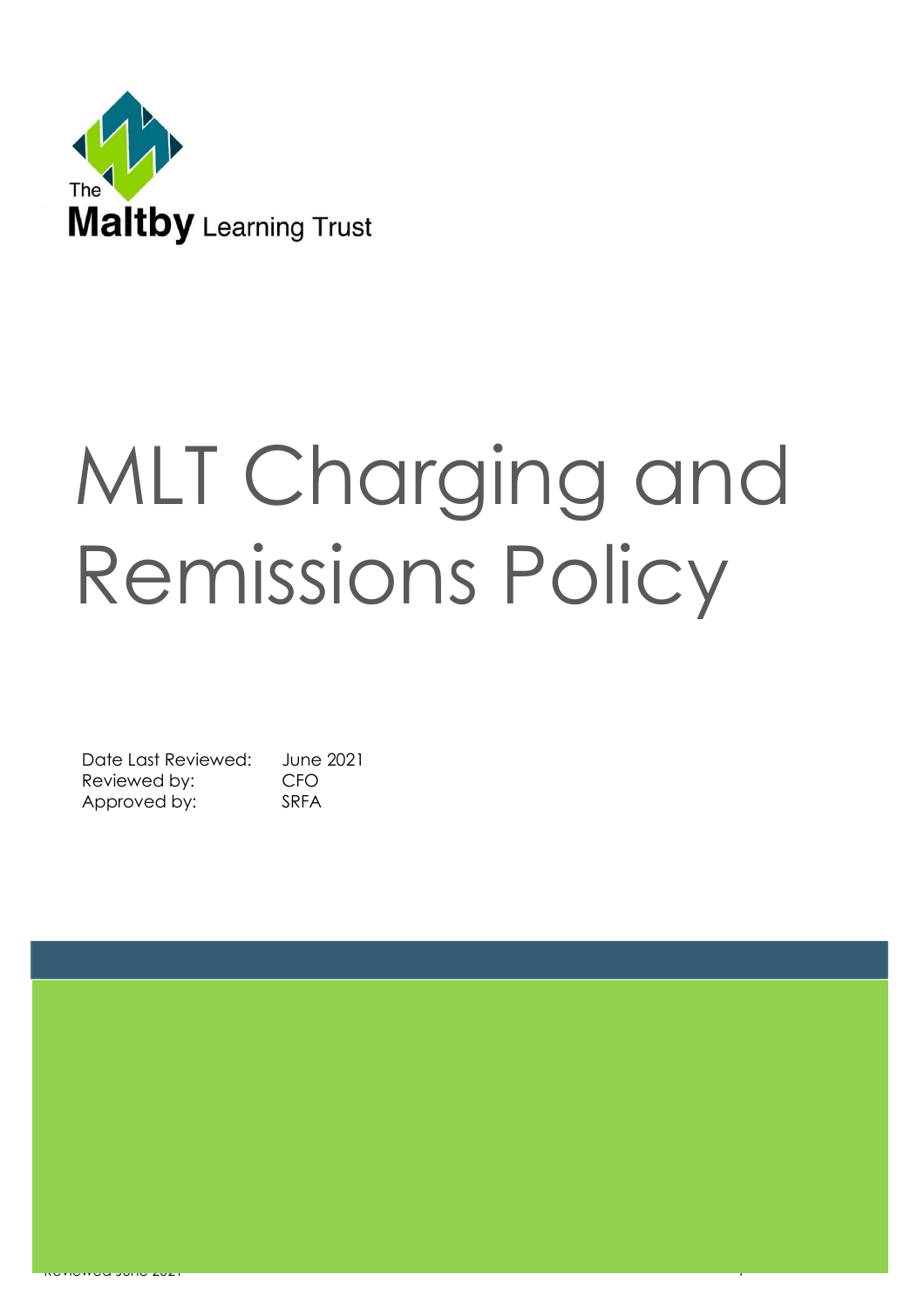# INTRODUCTION

The Trustees of Maltby Learning Trust wish to make their Academies programme of curriculum visits and activities available to as many students as possible. They endorse the principle that no student should have access to the curriculum limited by charges but recognise they have to operate within the constraints of the MLT and individual Academy budgets.

The Trust also recognises that there is a clear distinction in charging between Curriculum and Non-Curriculum activities.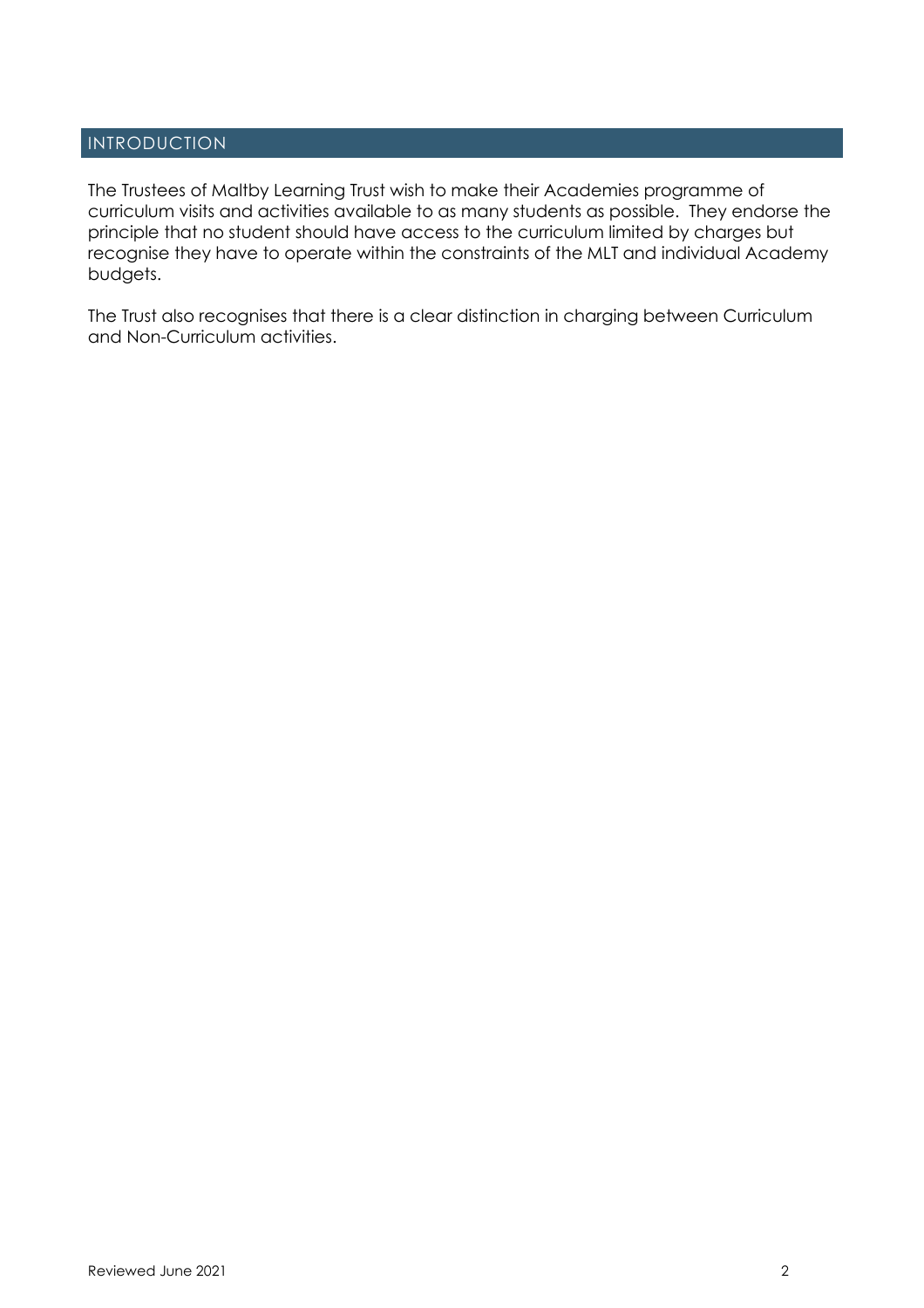## A. CURRICULUM ACTIVITIES

Any charges made by the MLT and its Academies for curriculum activities must meet the requirements of the 1996 and 2002 Education Acts. It is the policy of the Trust:

#### **1 RESIDENTIAL TRIPS – BOARD AND LODGING**

1.1 To levy a charge for all board and lodging costs on residential visits, except where students are entitled to statutory remission.

#### **2 CURRICULUM ACTIVITIES**

- 2.1 To request payment from parents in advance for curriculum activities/trips during normal school hours. No student should be excluded by reason of inability or unwillingness to make a voluntary payment. However, if insufficient monies are raised to fund the activity/trip, then it must be cancelled and a full refund given. Any insurance costs will be included in charges for trips and activities.
- 2.2 For activities specified in the subject specification e.g. fieldwork studies, the Academy will provide these activities at no cost, however, the Academy is permitted to request a contribution towards transport.

#### **3 EXAMINATIONS**

- 3.1 To levy no charge for examination entries, except where:
	- The Academies have not prepared students for the examination in the year for which the entry is made, or
	- A student has failed, for no good reason, to complete the requirements of the examinations or to attend for it and does not provide to the Trust acceptable reasons for this.
	- A student withdraws from an examination without the agreement of the Principal of the individual Academy.
	- The Trust reserve the right to charge for re-taking examinations or modules.

#### **4 GENERAL LESSON COSTS**

4.1 To levy no charge in respect of books and materials provided in connection with the National Curriculum, statutory religious education or in preparation for prescribed public examinations or courses taught at the Trust Academies, except where parents have indicated in advance that they wish to purchase the product.

#### **5 ADDITIONAL PERIPATETIC MUSIC TUITION PROVIDED BY THE LA/OTHER SPECIALIST MUSIC SUPPORT SERVICE**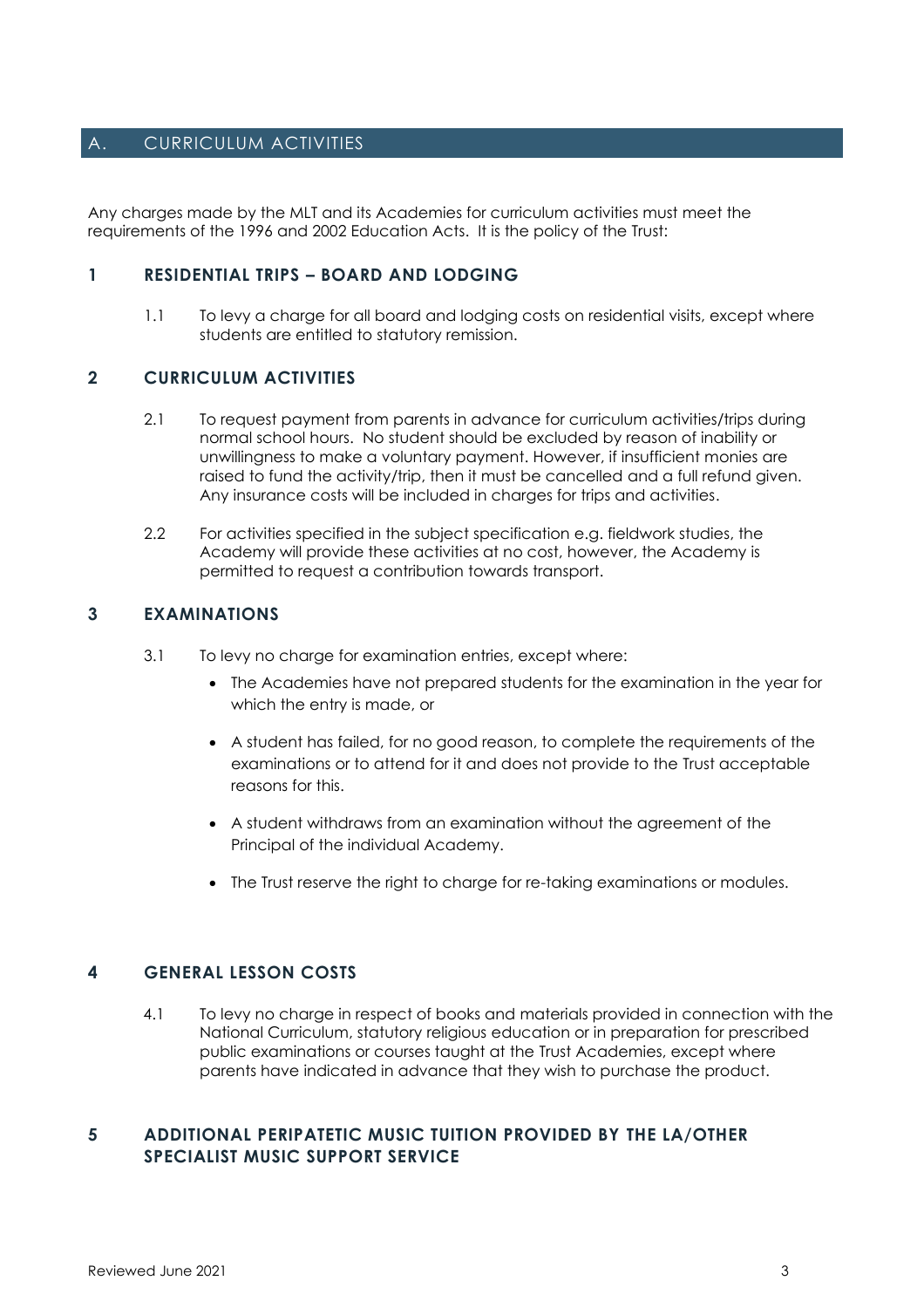5.1 To make a termly charge to parents for instrumental music tuition by visiting Music Service teachers for those who request extra instrumental tuition for their child. For none payment of fees, Trustees reserve the right to withdraw peripatetic music tuition for the remainder of the academic year.

#### **6 STATUTORY REMISSION**

- 6.1 Statutory remission is given to those parents who are in receipt of either:
	- Income Support
	- Jobseeker's Allowance (Income-based)
	- State Pension Credit (Guaranteed Credit)
	- Employment and Support Allowance (Income Related)
	- Child Tax Credit and have an annual income as assessed by Her Majesty's Revenue and Customs which does not exceed £16,190.00
	- Support under V1 of the Immigration and Asylum Act 1999
	- Working Tax Credit run-on paid for 4 weeks after qualifying for Working Tax **Credit**
	- Universal Credit (applications on or after 1 April 2018 household income must be less than £7,400 a year (after tax and not including any benefits)

*These criteria are the same as for free school meals entitlement and you will not be entitled if you or your partner, receive any Working Tax Credit on a regular basis.*

## B. NON-CURRICULUM (EXTRA CURRICULAR) ACTIVITIES AND CONSULTANCY WORK

It is the policy of the Trust:

#### **1 NON-CURRICULUM TRIPS**

- 1.1 To levy a full charge, as an 'optional extra', for trips which are NOT part of the National Curriculum, statutory religious education or in preparation for a prescribed public examination.
- 1.2 To cancel trips and provide full refunds if there are insufficient students to make the trip viable.
- 1.3 To include any insurance costs in charges for trips and activities.

#### **2 ACADEMY PROPERTY**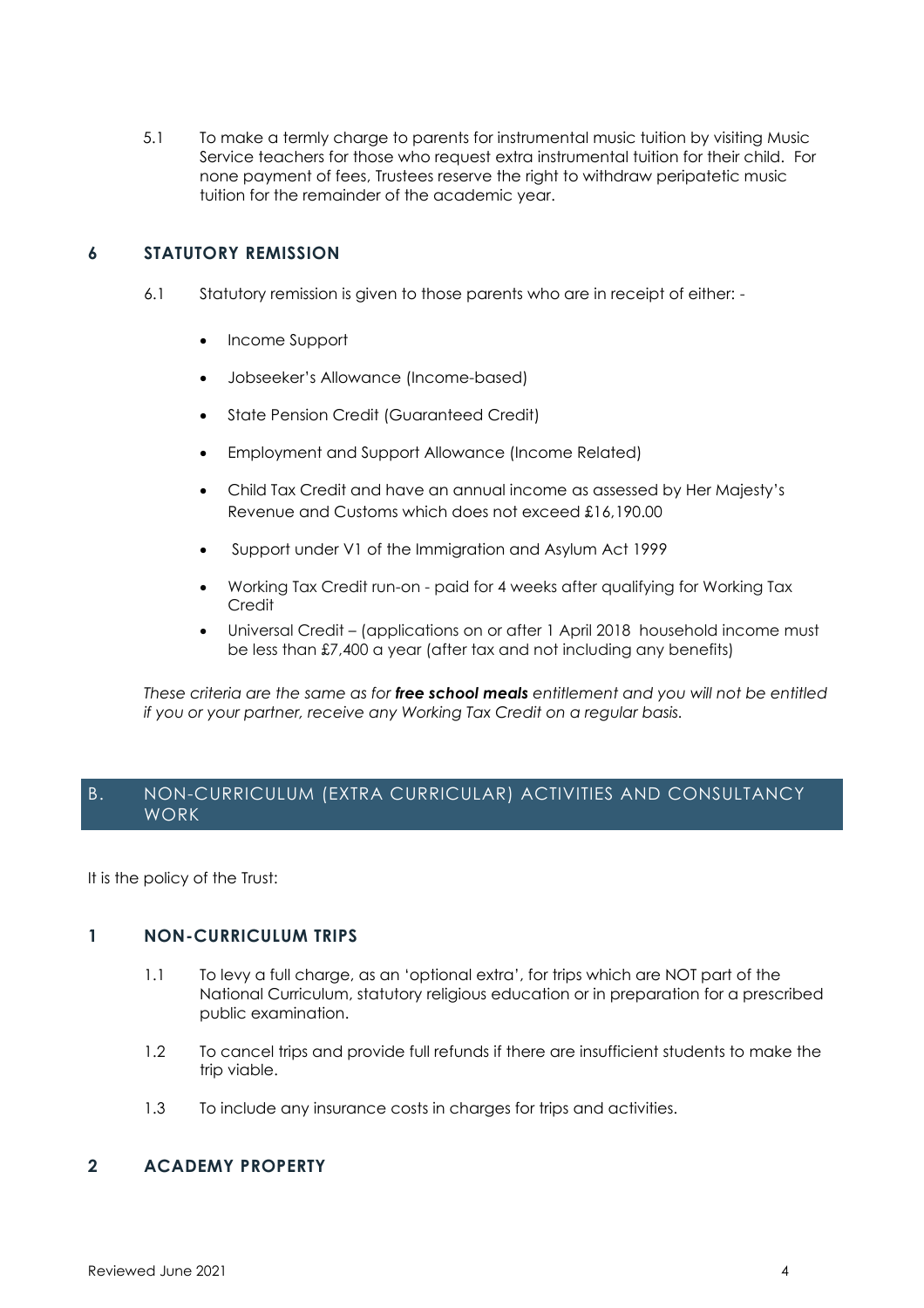2.1 To charge parents for damages to or loss of, MLT or individual Academy property caused willfully or negligently by their children.

#### **3 PRIVATE PHOTOCOPYING**

3.1 To levy a charge to cover the cost of private photocopying which will be determined on an annual basis on a per copy basis.

#### **4 TELEPHONE CHARGES**

- 4.1 To levy a charge for personal telephone calls.
- 4.2 To ensure staff in possession of Trust mobile telephones pay for calls in excess of £5 above the monthly allowable tariff.

#### **5 PRIVATE LETTINGS**

- 5.1 To charge for private lettings using the scale of charges as set by the Trust, to include VAT where appropriate.
- 5.2 To offer a reduction , when the hire of the facilities involves the delivery of activities to young people under the age of 18. Any MLT staff costs associated with the hire arrangements will be required at the full rate.

Further guidance is provided in the MLT Lettings Policy

#### **6 CONSULTANCY WORK**

6.1 Consultancy work may fit into two categories:

#### **Academy/Trust Consultancy work**

- I. A member of staff to provide consultancy to a third party in the course of his/her employment as directed by the CEO/Executive Principal. The Trust/Academy would look to recover the following charges in relation to such consultancy work:
	- a. Specialist Leaders in Education (SLE) Rate of £300.00 per day;
	- b. Local Leaders in Education (LLE) Rate of £400.00 per day;
	- c. National Leaders in Education (NLE) Rate of £500.00 per day;
- II. Staff would not be paid any additional income for undertaking this type of work; however, they would be allowed to recover costs in relation to travel and subsistence.

#### **Private Consultancy work**

I. A member of staff/Governor providing consultancy service to a third party, otherwise than in the course of his/her employment/role. For employed staff, this type of work will require formal approval by the Trust Board with a recommendation from the CEO/Executive Principal. For any Governor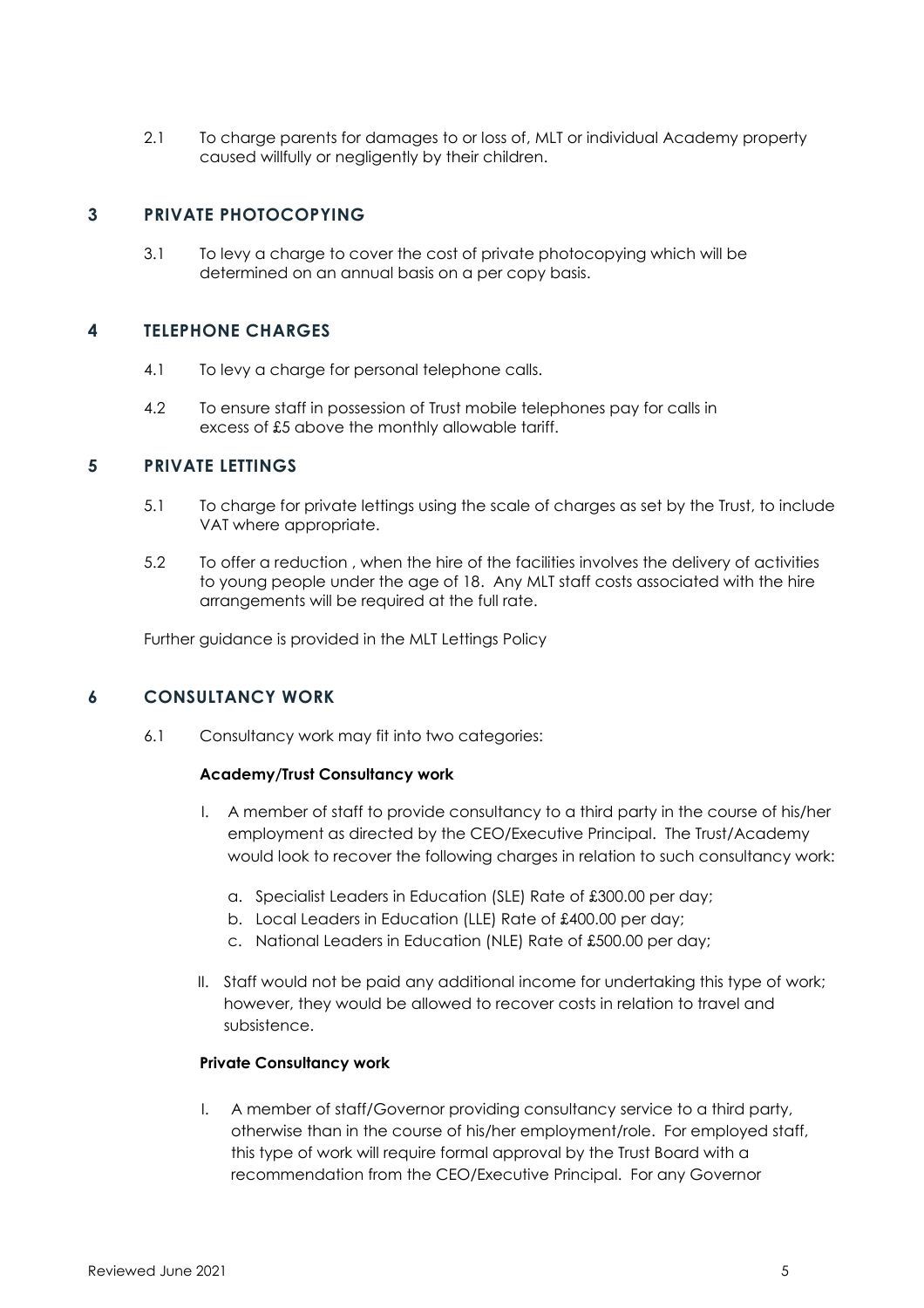undertaking such work, would require approval from the Chair of the Trust Board;

- II. For employees this type of work will need to take place outside of the contracted hours of employment;
- III. It is also brought to the attention of all employees/governors that resources, equipment owned by the Trust or its Academies cannot be used for this type of consultancy work;
- IV. Staff/Governors undertaking such consultancy work must provide assurance to the Trust Board/CEO that there is no conflict of interest in undertaking such work.

## **7. FREEDOM OF INFORMATION**

- 7.1 Information published on our website is free, although you may incur costs from your internet service provider. If you don't have Internet access, you can access our website using a local library or an Internet café.
- 7.2 Single copies of information covered by this publication are provided free If your request means that we have to do a lot of photocopying or printing, incur a large postage charge, or is for a priced item such as some printed publications or videos we will advise you of the cost before fulfilling your request.

#### **8. TRUST DISCRETION**

- 8.1 To leave to the CEO's discretion, the proportion of costs of an activity which should be charged to public or non-public funds.
- 8.2 To delegate to the Chair of the SRFA Committee and CEO, the determination of any individual case arising from the implementation of this policy.

#### **9. LIBRARY CHARGES**

9.1 The Trust makes charges for overdue library books to the borrower or department with a maximum of 2 renewals. Missing books will be charged in full.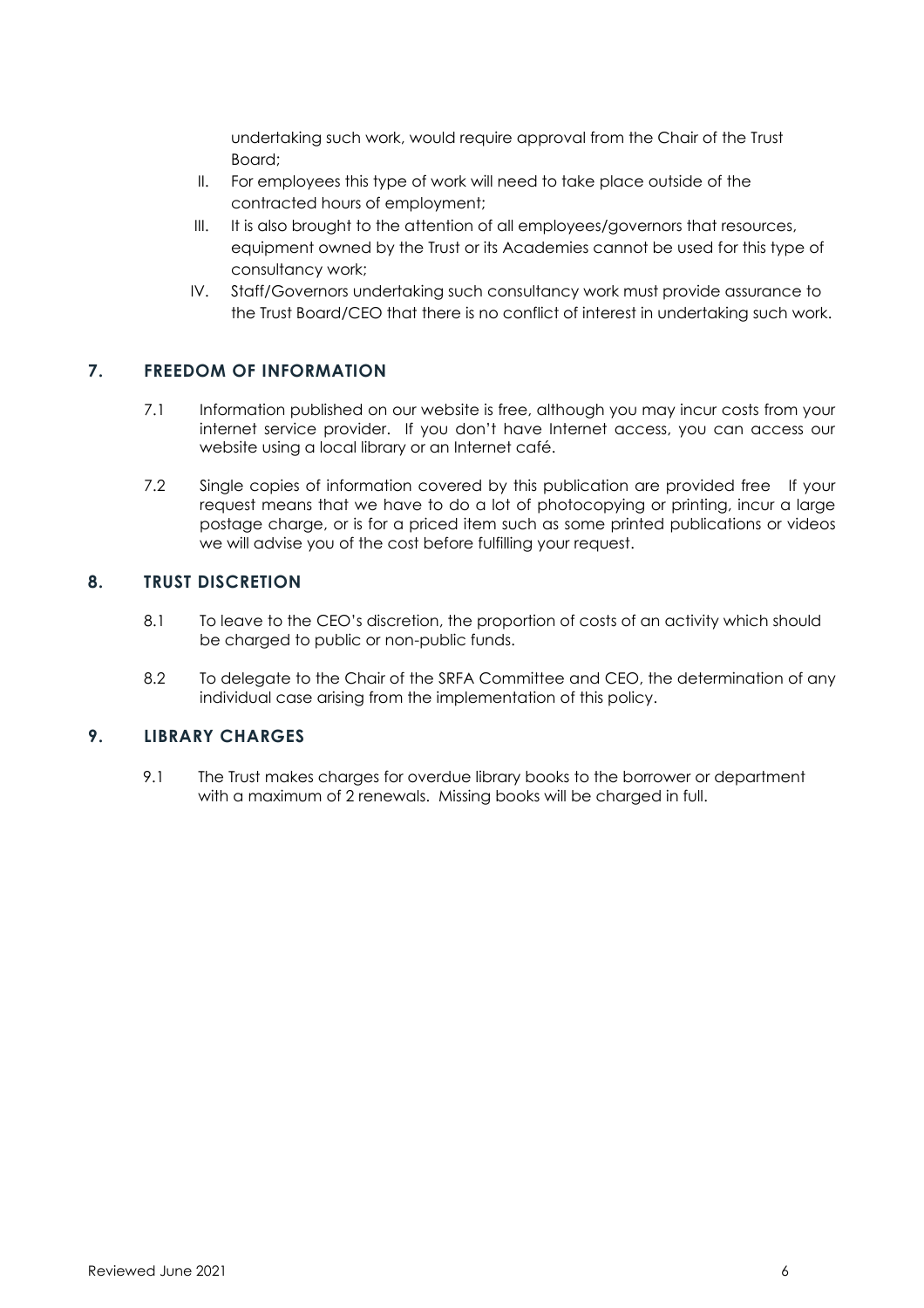#### C. GUIDANCE FOR STAFF – IMPLEMENTATION OF THE CHARGING POLICY

#### **1. CHARGES IN PRACTICAL SUBJECTS**

- 1.1 In practical subjects, parents may be asked for the full or partial cost of materials or ingredients, e.g. in food, Technology and Art.
- 1.2 Each September (or as appropriate during the year) a standard letter may be sent to parents asking for a voluntary contribution. Failure to make a contribution will not affect the course the student follows but they may not be able to retain the finished product.

#### **2. RESIDENTIAL TRIPS – BOARD AND LODGING**

- 2.1 Charges in the form of voluntary payments will be requested from parents for trips which take place mainly DURING academy hours.
- 2.2 No student will be excluded from the trip because of inability or unwillingness to pay but the Trust and its Academies are entitled to cancel the trip if the cost is not met by voluntary contributions.
- 2.3 The CEO/Executive Principal can approve a contribution from Trust's funds for curriculum trips where there is an inability to contribute and the parents' meet the statutory remission criteria. A letter should be requested from the parents and passed to the CEO/Executive Principal for approval.
- 2.4 Trips which take place mainly OUTSIDE Academy hours are chargeable provided they are not part of an examination course.

#### **3. CHARGES**

- 3.1 Charges must not be more than the cost of the trip and can include:
	- Travel, board and lodgings, materials, books and other equipment, non-teaching staff costs, teaching staff costs (travel, board and lodging), supply cover, a preliminary visit if required and insurance.
- 3.2 In the event of a surplus in income of expenditure, the balance should be returned to the contributor providing the amount is at least £1 per person.

#### **4. ACADEMY HOURS**

- 4.1 There are two categories of curriculum trips for charging:
	- A curriculum trip mainly in Academy time = voluntary contribution
	- A curriculum trip mainly outside Academy time = an optional extra

#### **5. CURRICULUM RESIDENTIAL TRIPS – BOARD AND LODGINGS - THE 50% RULE**

5.1 Where LESS than 50% of the trip time is outside Academy hours (sessions) then it can be charged for as an optional extra requiring voluntary contributions but the board and lodgings can be charged in full.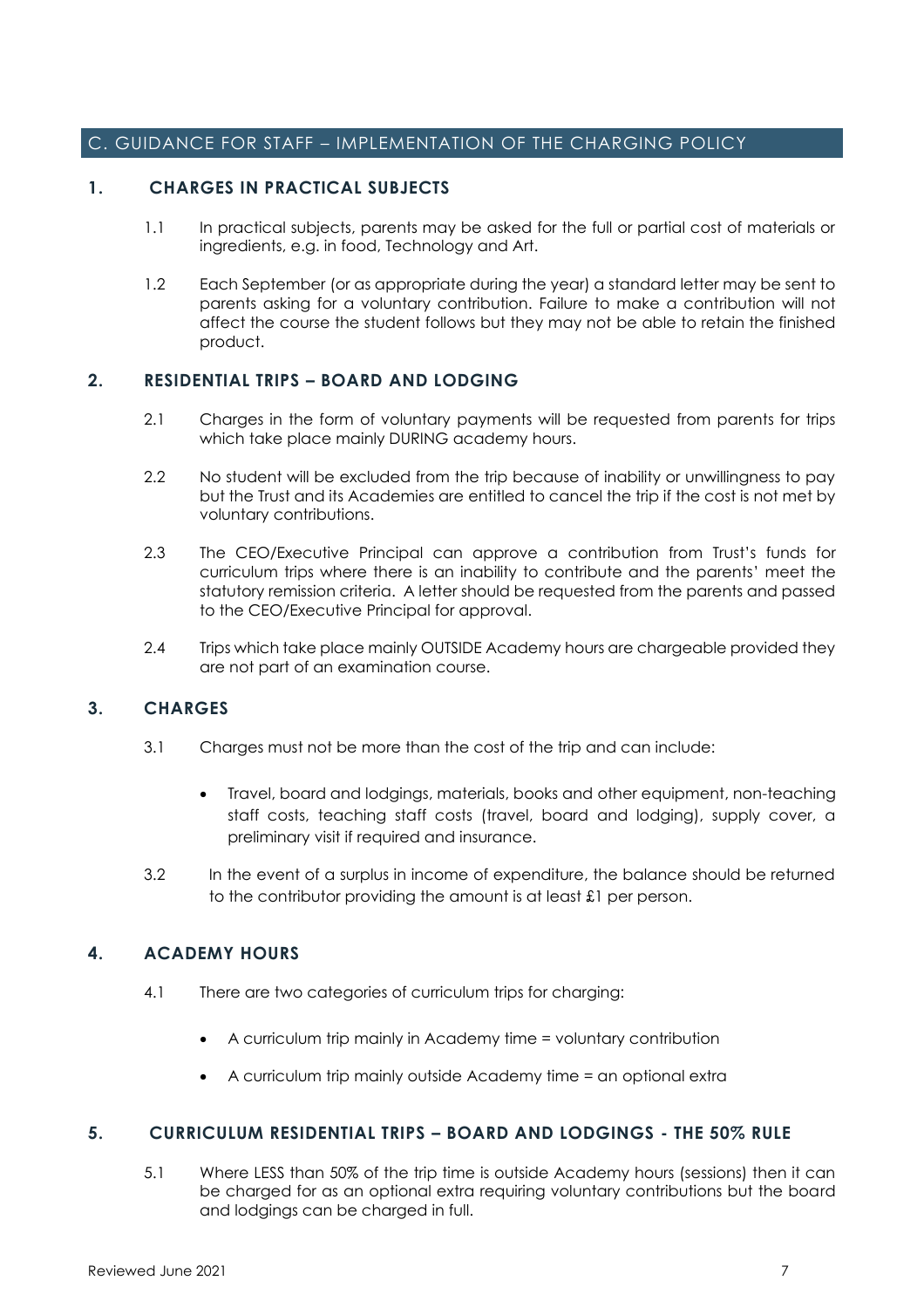- 5.2 Where MORE than 50% of the trip is outside Academy hours (sessions) then it can be charged in full as an optional extra.
- 5.3 The Academy can charge in full for board and lodgings on ALL residential trips which involve students in nights away from home.
- 5.4 Trustees are obliged to remit the full cost of this element to parents who are eligible for statutory remission, where the trip takes place MAINLY during Academy hours.
- 5.5 Visit organisers arranging a residential trip MAINLY in Academy hours should include the following statement in their letter to parents:

"Parents who are eligible for a reduction according to the MLT's charging and remission policy or receive free school lunches, should contact the organiser of the trip for further information about remission of board and lodgings costs. You may discuss the matter in complete confidence."

## **6. LETTERS TO PARENTS**

- 6.1 Trip organisers must decide whether the proposed trip is an optional extra or one requiring voluntary contributions. The appropriate following statement 6.2 OR 6.3 must be included in the letter to parents inviting the student to take part in the trip.
- 6.2 Optional Extra**:**

"The visit is an 'optional extra' under the 1996 Education Act and the Maltby Learning Trust is allowed to make a charge in full. The visit will cost £...." "If there are insufficient students to make the activity/trip viable, then the trip will be cancelled and a full refund will be given."

#### 6.3 Voluntary Contribution

"Under the 1996 Education Act the Maltby Learning trust requests a voluntary contribution of £… if you wish your child to take part in this visit."

"The contribution is voluntary but the visit will only take place if there are enough voluntary contributions to make the trip possible otherwise the trip will be cancelled and a full refund will be made. Please indicate your agreement to pay the voluntary contribution on the return slip."

"Parents who are eligible for a reduction according to the Maltby Learning Trust charging and remissions policy or receive free school lunches, should contact the organiser of the trip for further information about financial support."

The trip information should include as part of the reply slip

Name ;………………………………………………….… *Tutor Group*:.……………………..

(1) I wish my son/daughter to take part in the proposed visit to ………………………..

(2) I agree to pay the voluntary contribution of £…

. Signed: ………………………………………………………………….. (Parent or Guardian)